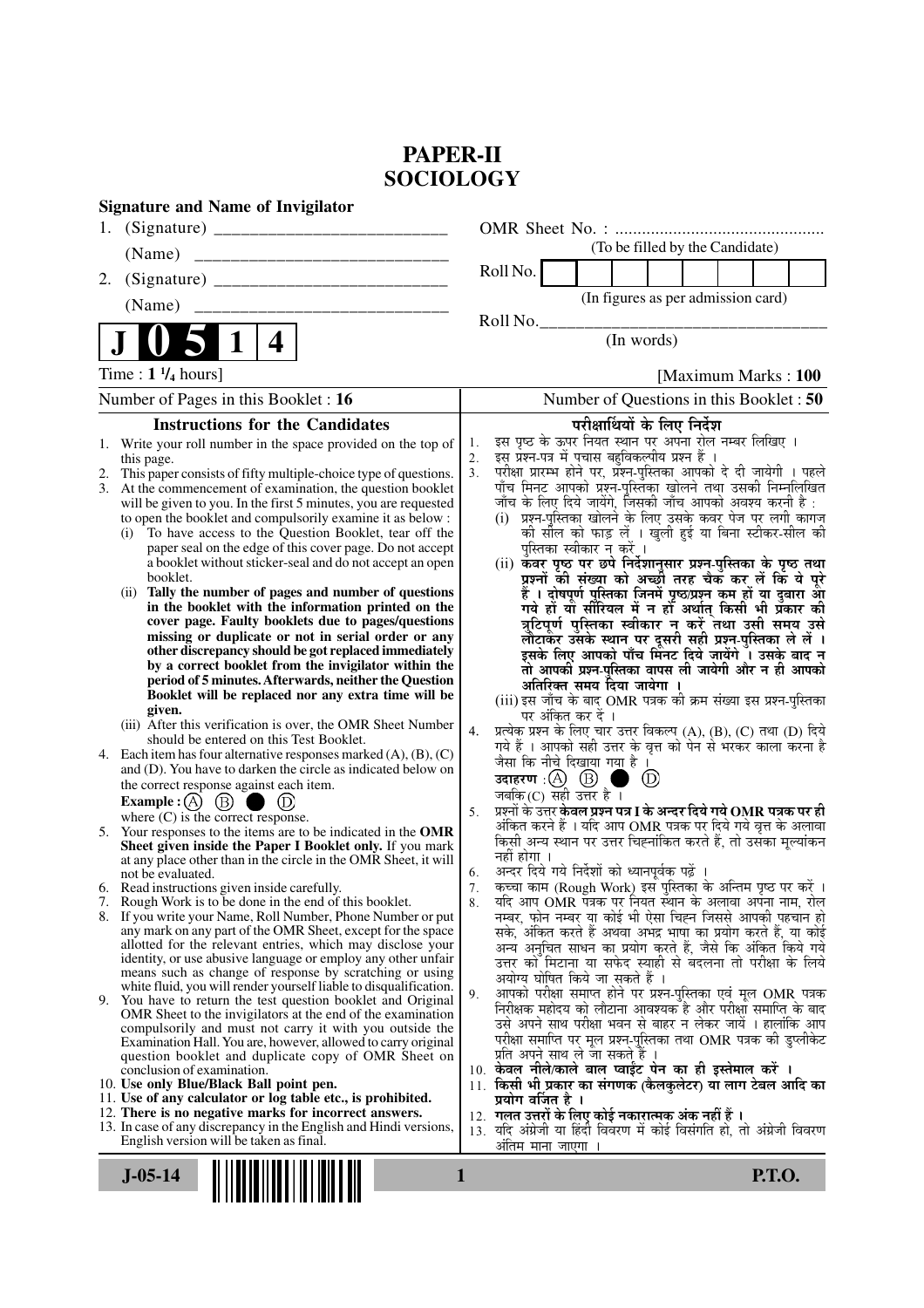## **SOCIOLOGY**

## **PAPER – II**

**NOTE :** This paper contains **fifty (50)** objective type questions of **two (2)** marks each. **All** questions are compulsory.

- **1.** A statement of relationship between variables to be tested is known as
	- (A) Research question
	- (B) Hypothesis
	- (C) Objective of the study
	- (D) Problem of the study
- **2.** For Marx, human potential is actualized
	- (A) when democracy is institutionalized
	- (B) in the objectification of products
	- (C) during the capitalist stage
	- (D) during the primitive stage
- **3.** A relationship in which change in one variable always induce change in another variable is known as :
	- (A) positive correlation
	- (B) linear correlation
	- (C) unfounding relation
	- (D) cause and effect relationship
- **4.** Who among these theorist were the intellectual fountain heads of conflict theories ?
	- (A) G.H. Mead and Erving Goffman
	- (B) Karl Marx and Max Weber
	- (C) Emile Durkheim and Herbert Spencer
	- (D) Edward Wilson and Charles Darwin
- **5.** Given below are two statements, one labelled as Assertion (A) and the other labelled as Reason (R) :
	- **Assertion (A) :** Both Lewis Coser and Randall Collins are grouped under the conflict school.
	- **Reason (R) :** Both of them highlight the function of conflict in maintaining the society.

### **Codes :**

- (A) Both (A) and (R) are true.
- (B) (A) is true, but  $(R)$  is false.
- $(C)$  (A) is false, but  $(R)$  is true.
- (D) Both (A) and (R) false.
- **6.** The reasons for insurgency in the North Eastern region are :
	- (A) Ethnic conflicts and development deprivation
	- (B) Land alienation and poverty
	- (C) Criminalisation of politics and corruption
	- (D) Religious fundamentalism and terrorism
- **7. Assertion (A) :** Townsend asserts that poverty can be defined objectively only in terms of the concept of relative deprivation.
	- **Reason (R) :** Society determines people's needs, patterns of food consumption.

## **Codes :**

- (A) Assertion (A) is true and Reason (R) is false.
- (B) Both Assertion (A) and Reason (R) are false.
- (C) Both Assertion (A) and Reason (R) are true and (R) is the correct explanation of (A).
- (D) Both Assertion (A) and Reason (R) are true, but (R) is not the correct explanation of (A).

**Paper-II 2 J-05-14**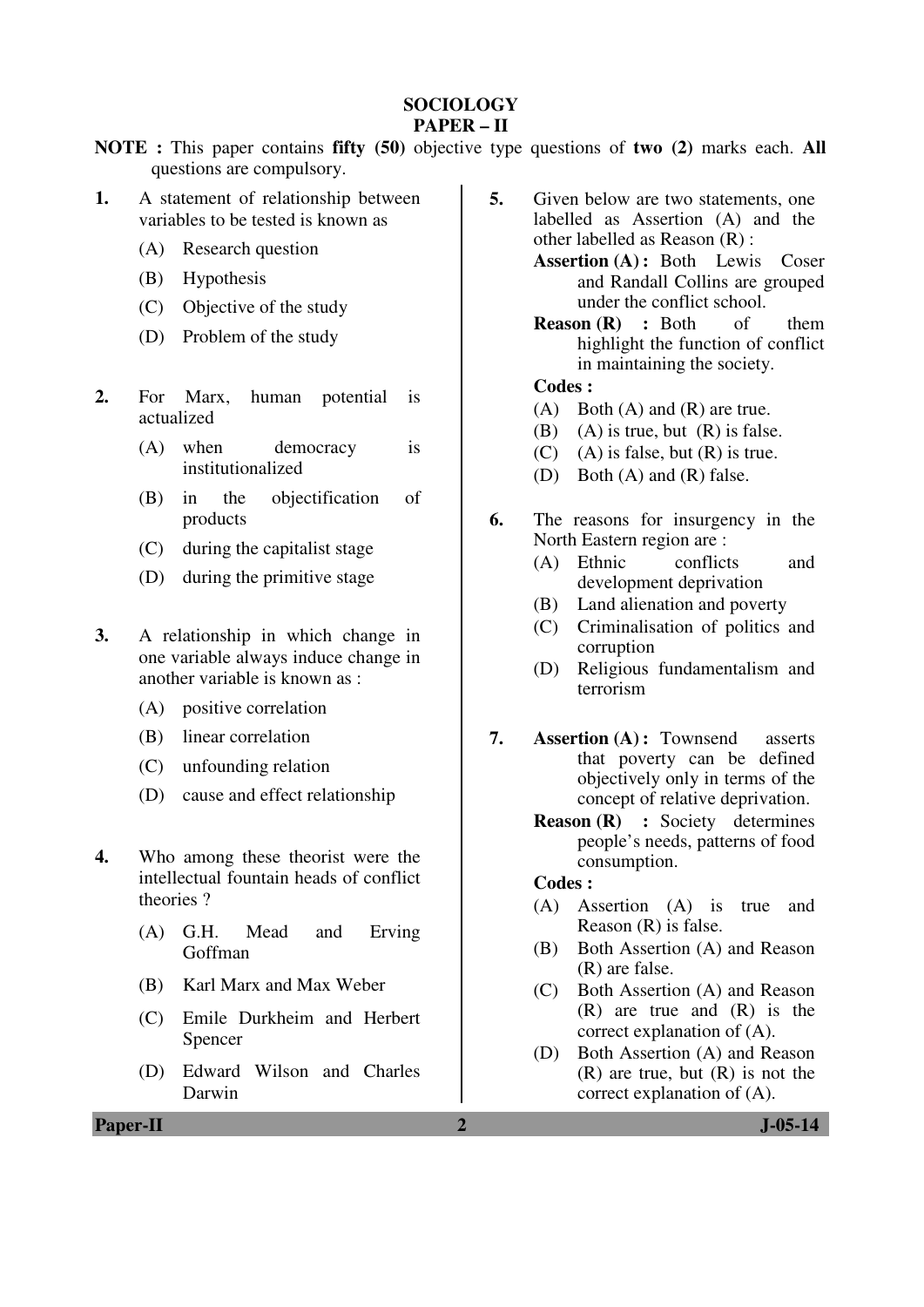#### समाजशास्त्र

#### प्रश्नपत्र – II

**निर्देश :** इस प्रश्नपत्र में **पचास (50)** बह-विकल्पीय प्रश्न हैं । प्रत्येक प्रश्न के **दो (2)** अंक हैं । सभी प्रश्न अनिवार्य हैं ।

- 1. जिन परिवर्तों का परीक्षण किया जाना है. उनके बीच संबंध को कहते हैं
	- $(A)$  शोध प्रश्न
	- (B) परिकल्पना
	- (C) अध्ययन का उद्देश्य
	- (D) अध्ययन की समस्या
- 2. THI कर्स के अनुसार मानव की प्रच्छन्न क्षमता कार्य रूप में परिणत होती है
	- $(A)$  जब लोकतंत्र संस्थानीकृत होता है
	- (B) उत्पादों के लक्ष्य निरूपण में
	- (C) पॅजीवादी अवस्था में
	- (D) आदिकालीन अवस्था में
- 3. उस संबंध को क्या कहते हैं जिसमें एक चर में परिवर्तन सदैव दूसरे चर में परिवर्तन को उत्प्रेरित करता है ?
	- $(A)$  सकारात्मक सहसंबंध
	- (B) रैखिक सहसंबंध
	- (C) निराधार संबंध
	- $(D)$  कार्य और प्रभाव संबंध
- 4. निम्नलिखित में से कौन से सिद्धांतशास्त्री संघर्ष सिद्धांतों के बौद्धिक मृल स्रोत माने जाते हैं ?
	- $(A)$  जी.एच. मीड तथा एरविंग गॉफमैन
	- (B) कार्ल मार्क्स तथा मैक्स वेबर
	- (C) एमाइल दुर्खीम तथा हर्बट स्पेंसर
	- (D) एडवर्ड विल्सन तथा चार्ल्स डार्विन
- 5. नीचे दो वक्तव्य दिए गए हैं : एक को अभिकथन  $(A)$  तथा दुसरे को कारण  $(R)$  कहा गया है । **अभिकथन (A) :** लेविस कोजर तथा रैंडाल
	- कोलिस दोनों को संघर्ष विचारधारा के अंतर्गत रखा जाता है ।
	- **कारण (R) :** दोनों ही समाज के भरण-<u>पोषण में संघर्ष के कार्य पर बल देते हैं</u>। कोड :
	- $(A)$   $(A)$  तथा  $(R)$  दोनों सही हैं।
	- $(B)$   $(A)$  सही है, परन्तु  $(R)$  गलत है।
	- (C) (A) गलत है, परन्तु (R) सही है ।
	- $(D)$   $(A)$  तथा  $(R)$  दोनों गलत हैं।
- **6.** यवोत्तर क्षेत्रों में विद्रोह के कारण हैं
	- $(A)$  प्रजातीय संघर्ष तथा विकास वंचन
	- (B) भू-स्वामित्व परिवर्तन तथा गरीबी
	- (C) राजनीति का अपराधीकरण तथा भ्रष्टाचार
	- $(D)$  धार्मिक कड़रतावाद तथा आतंकवाद
- 7. **अभिकथन (A) :** टाउनसेंड ने बल देकर कहा है कि 'वस्तुनिष्ठ रूप में गरीबी को केवल सापेक्षिक-वंचन के रूप में परिभाषित किया जा सकता है $^{\prime}$ ा
	- **कारण (R) :** समाज लोगों की आवश्यकताओं तथा खाद्य सामग्री के उपभोग का निर्धारण करता है ।
	- कोड :
	- $(A)$  अभिकथन  $(A)$  सही है तथा कारण  $(R)$ गलत है ।
	- $(B)$  अभिकथन  $(A)$  तथा कारण  $(R)$  दोनों गलत $\tilde{\vec{r}}$ ।
	- $(C)$  अभिकथन  $(A)$  तथा कारण  $(R)$  दोनों सही हैं तथा  $(R)$ ,  $(A)$  का सही स्पष्टीकरण है ।
	- $(D)$  अभिकथन  $(A)$  तथा कारण  $(R)$  दोनों सही हैं, परन्तु (R), (A) का सही स्पष्टीकरण नहीं है ।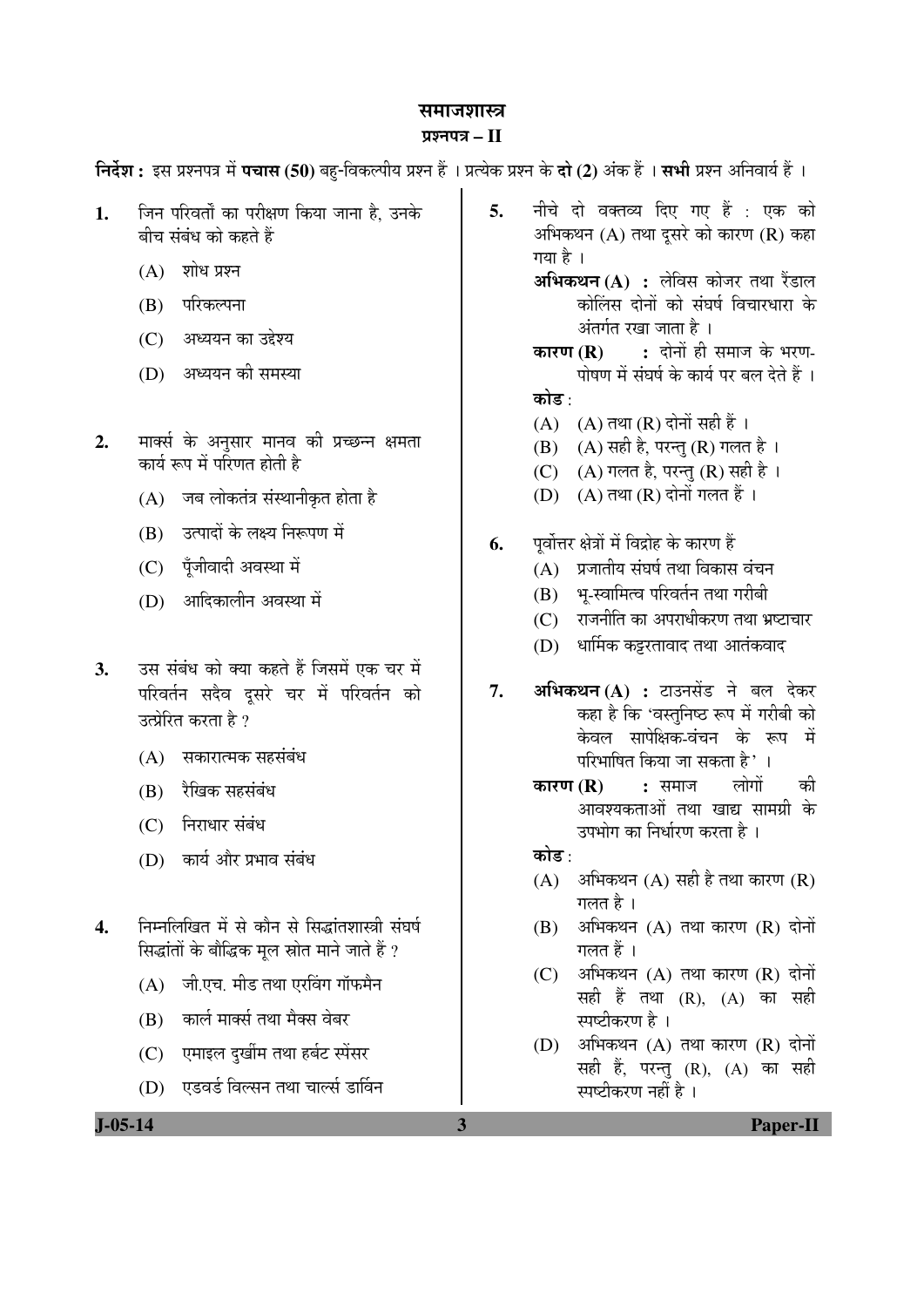- **8.** Who suggested that God is society divinized ?
	- (A) Max Weber
	- (B) E.E. Evans Pritchard
	- (C) Auguste Comte
	- (D) Emile Durkheim
- **9.** In an Indian family the parents prepare their daughters to be a good wife/daughter in her in-laws home, this is an example of
	- (A) Socialization
	- (B) Re-socialization
	- (C) Adult socialization
	- (D) Anticipatory socialization
- **10.** Which theory among the following states that people are motivated by self-interest in the interactions with other people ?
	- (A) Conflict
	- (B) Exchange
	- (C) Interaction
	- (D) Structural
- **11.** Match item in List-I with item in List-II and choose the correct answer from the codes given below :

|                 | $List-I$                              |               |               |              | $List-II$                           |     |        | and stability of a society                                                       |
|-----------------|---------------------------------------|---------------|---------------|--------------|-------------------------------------|-----|--------|----------------------------------------------------------------------------------|
| a.              | Social class and i.<br>stratification |               |               |              | Bottomore,<br>T.B.                  | 15. |        | <b>Assertion</b> (A): Nepotism,                                                  |
|                 |                                       |               |               |              | b. The power Elite ii. Castells, M. |     |        | favouritism<br>and<br>corruption                                                 |
|                 | power                                 |               |               |              | c. Class, city and iii. Mills, C.W. |     |        | increased<br>Indian<br>have<br>in<br>society.                                    |
| Codes :         | society                               |               |               |              | d. Class in modern iv. Saunders, P. |     |        | <b>Reason (R)</b> : The situation has<br>risen due to lack of political<br>will. |
|                 | a                                     | b             | $\mathbf{C}$  | d            |                                     |     | Codes: |                                                                                  |
| (A)             | $\mathbf{i}$                          | 1V            | 111           | ii           |                                     |     | (A)    | $(A)$ is true and $(R)$ is false.                                                |
| (B)             | ii                                    | $\mathbf{i}$  | 1V            | 111          |                                     |     | (B)    | Both $(A)$ and $(R)$ are true.                                                   |
| (C)             | iv                                    | iii           | $\mathbf{ii}$ | $\mathbf{i}$ |                                     |     | (C)    | $(A)$ is false and $(R)$ is true.                                                |
| (D)             | iii                                   | $\mathbf{ii}$ | $\mathbf{i}$  | iv           |                                     |     | (D)    | Both $(A)$ and $(R)$ are false.                                                  |
| <b>Paper-II</b> |                                       |               |               |              |                                     | 4   |        | <b>J-05-14</b>                                                                   |

- **12.** "Sociology is the science of understanding of the meaning of social action." The proceeding social action." The proceeding statement was made by
	- (A) Max Weber
	- (B) Auguste Comte
	- (C) Herbert Spencer
	- (D) Emile Durkheim
- **13.** The idea of 'imperatively coordinated associations' was given by
	- (A) Karl Marx
	- (B) Max Weber
	- (C) Lewis Coser
	- (D) Ralph Dahrendorf
- **14.** According to Emile Durkheim religious practices are best understood as :
	- (A) satisfying the spiritual interests of human beings.
	- (B) helping human beings to get relief from problems of mundane life
	- (C) showing alternatives to the existing practices of collective life
	- (D) contributing to the integration and stability of a society
- **15. Assertion (A) :** Nepotism, favouritism and corruption have increased in Indian society.
	- **Reason (R) :** The situation has risen due to lack of political will.

### **Codes** :

- $(A)$   $(A)$  is true and  $(R)$  is false.
- (B) Both (A) and (R) are true.
- (C) (A) is false and  $(R)$  is true.
- (D) Both (A) and (R) are false.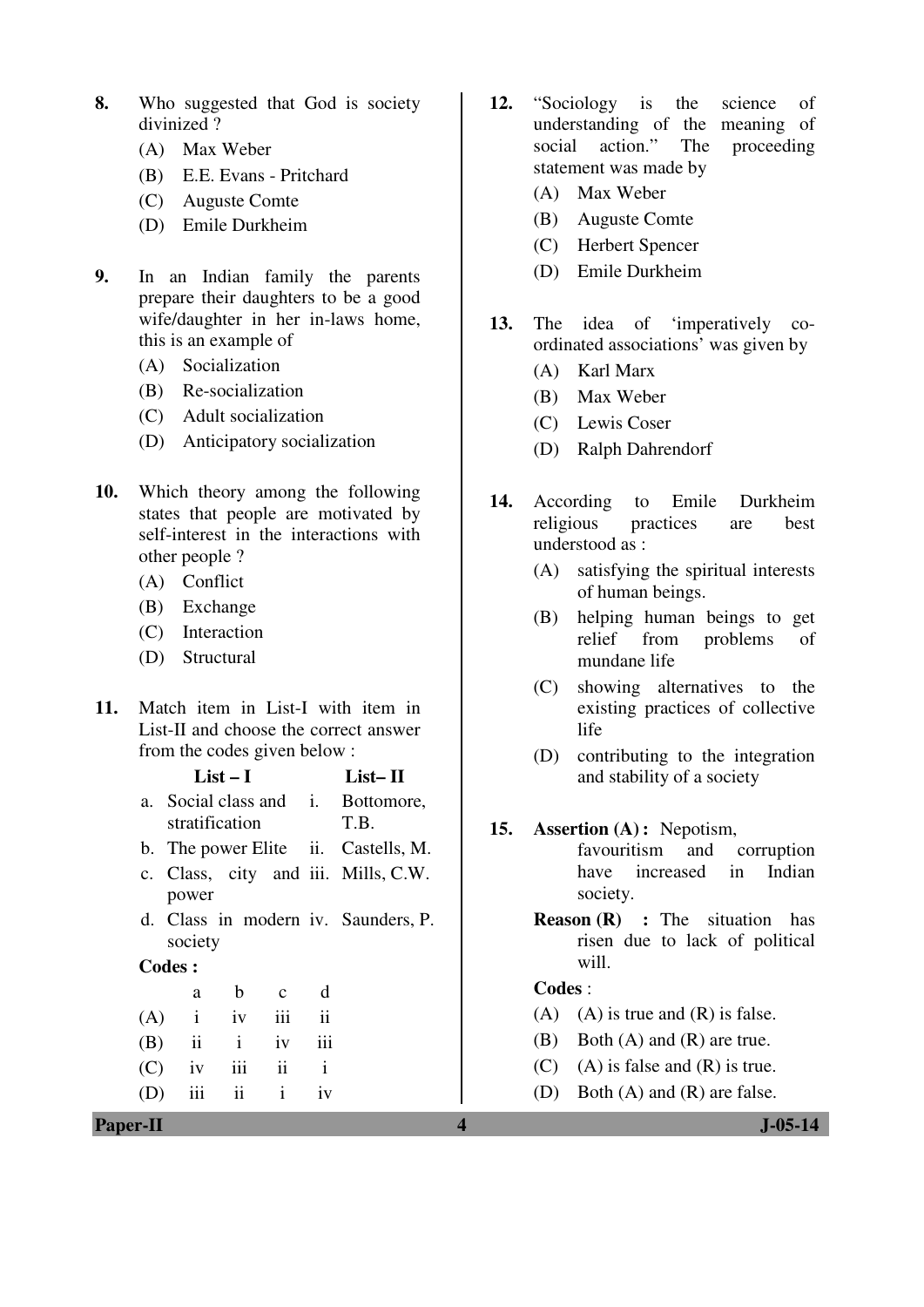- यह किसका सुझाव है कि ईश्वर दैवीकृत समाज 8. हे ?
	- $(A)$  मैक्स वेबर
	- (B) ई.ई. इवान्स-प्रिचार्ड
	- (C) अगस्त काम्टे
	- (D) एमाइल दुर्खीम
- भारतीय परिवार में माता-पिता अपनी पुत्रियों को  $9<sub>l</sub>$ लिए तैयार करते हैं । यह किसका एक उदाहरण है ?
	- (A) समाजीकरण
	- (B) पुनर्समाजीकरण
	- (C) प्रौढ़ समाजीकरण
	- (D) प्रत्याशित समाजीकरण
- निम्नलिखित में से कौन सा सिद्धांत यह कहता है  $10.$ कि अन्य लोगों के साथ अंतर्व्यवहार में लोग स्व-हित से अभिप्रेरित होते हैं ?
	- $(A)$  संघर्ष
	- $(B)$  विनिमय
	- (C) अंतर्व्यवहार
	- (D) संरचनात्मक
- सूची I की मदों को सूची- II की मदों से  $11.$ समेलित कीजिए तथा नीचे दिए गए कोड से सही उत्तर चुनिए :
	- सूची I सची - II a. सोशल क्लास एण्ड**ां**. बोट्टोमोर, टी.बी. स्ट्रेटिफिकेशन b. दि पावर एलीट ii. कैस्टेल्स, एम.
	- c. क्लास, सिटी एण्ड iii. मिल्स, सी. डब्ल्यू ਧਾਰਸ
	- d. क्लास इन मॉडर्न iv. सौंडर्स पी. सोसाइटी
	- कोड :
	- $\mathbf b$  $\mathbf{d}$  $\mathbf{c}$ a  $iv$ iii  $\mathbf{ii}$  $(A)$  $\mathbf{i}$  $(B)$  $\mathbf{ii}$  $\mathbf{i}$  $iv$ iii  $(C)$  $\mathbf{ii}$  $\mathbf{i}$  $iv$ iii  $\mathbf{i}$  $(D)$ iii  $\mathbf{ii}$  $iv$
- ''समाजशास्त्र सामाजिक कार्य को समझने का  $12.$ विज्ञान है"-यह कथन किसका है ?
	- (A) मैक्स वेबर
	- (B) अगस्त काम्टे
	- (C) हर्बट स्पेंसर
	- (D) एमाइल दुर्खीम
- 'इंपेरेटिवली कोऑर्डिनेटेड एसोसिएशन्स' का  $13.$ विचार किसकी देन है ?
	- $(A)$  कार्ल मार्क्स
	- (B) मैक्स वेबर
	- (C) लेविस कोजर
	- (D) राल्फ डहरेंडॉर्फ
- एमाइल दुर्खीम के अनुसार धार्मिक कार्यव्यापार 14. को किस रूप में बेहतर दंग से समझा जा सकता हे ?
	- (A) मनुष्य की आध्यात्मिक रुचियों को संतुष्ट करने वाला ।
	- (B) सांसारिक समस्याओं से राहत दिलाने में मनुष्य की सहायता करना ।
	- (C) सामूहिक जीवन के मौजूदा कार्यव्यापार का विकल्प दिखलाना ।
	- (D) समाज की एकता तथा स्थायित्व में योगदान करना ।
- **अभिकथन (A) :** भाई-भतीजावाद, पक्षपात  $15.$ तथा भ्रष्टाचार भारतीय समाज में बढ गए हैं ।
	- कारण $(R)$ : राजनीतिक इच्छा की कमी के कारण ऐसी स्थिति उत्पन्न हुई है ।

## कोड⊹

- (A) (A) सही है तथा (R) गलत है।
- $(B)$   $(A)$  तथा  $(R)$  दोनों सही हैं ।
- (C) (A) गलत है (R) सही है।
- (D)  $(A)$  तथा  $(R)$  दोनों गलत हैं।

**Paper-II**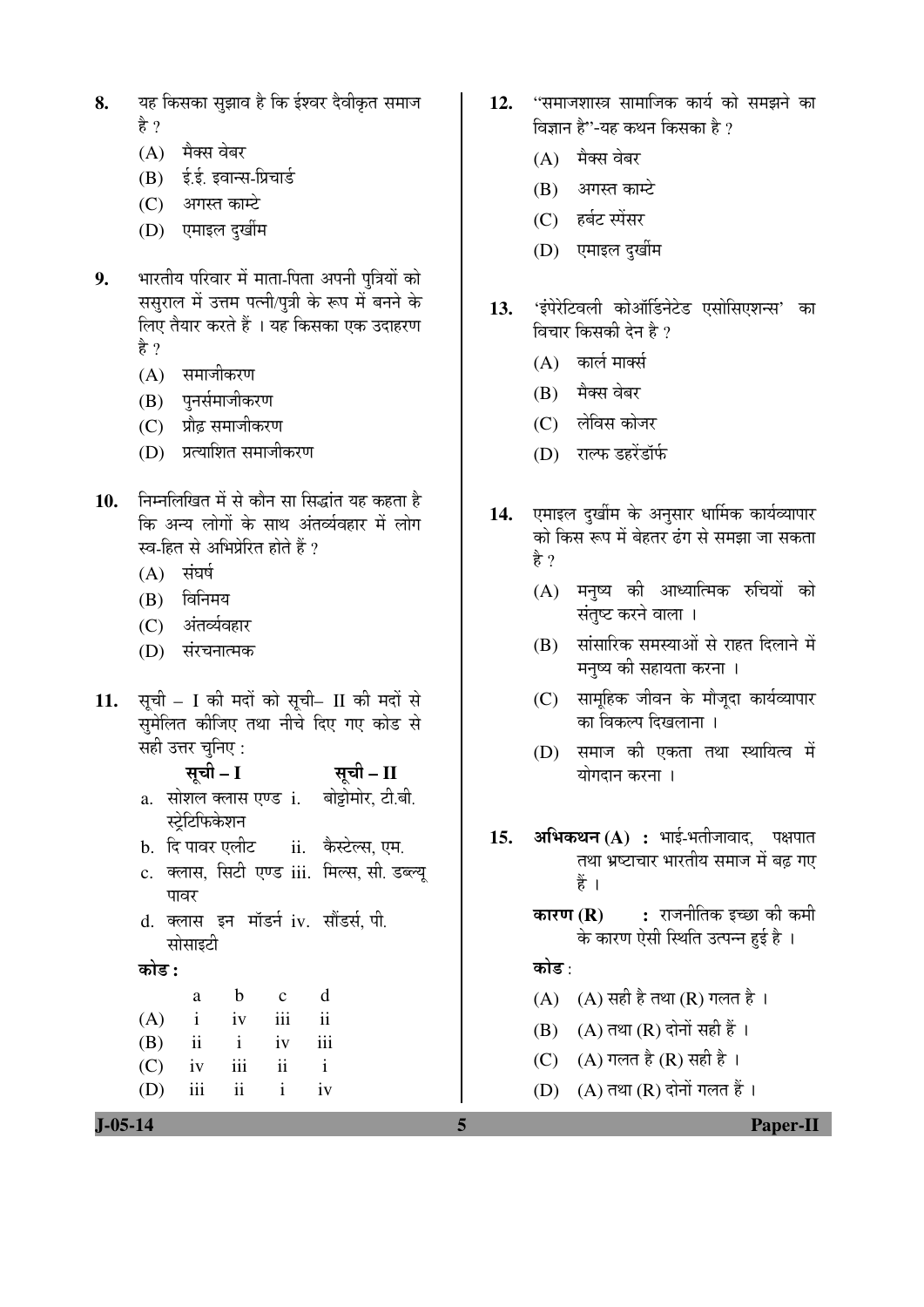- **16.** The temporary form of marriage found among Muslims is called
	- (A) Nikah
	- (B) Muta
	- (C) Mehr
	- (D) Purdah
- **17. Assertion (A) :** Women empowerment resulted in rural India during the last two decade.
	- **Reason (R) :** 73rd constitution amendment empowered rural Indian women.

### **Codes :**

- 
- (B) Both (A) and (R) are true.
- $(C)$  (A) is false and  $(R)$  is true.
- (D) (A) is true and  $(R)$  is false.
- **18.** Assertion (A): Privatization of education in India is leading to commercialization of education.
	- **Reason (R) :** Commercilization of education has deprived many poor deserving students from quality education.

**Codes :** 

- (A) (A) is true, but  $(R)$  is false.
- (B) (A) is false and  $(R)$  is true.
- (C) Both (A) and (R) are true, and (R) is the correct explanation of (A).
- (D) Both (A) and (R) are true, but (R) is not the correct explanation of  $(A)$ .
- **19.** The statement "Organizations are arenas for struggle" was given by
	- (A) Randall Collins
	- (B) Karl Marx
	- (C) Ralph Dahrendorf
	- (D) Max Weber
- - (A) Both (A) and (R) are false.
	-
	-
	-
- **20.** Who suggested that conflict has a functional importance in society ?
	- (A) Karl Marx
	- (B) Lewis Coser
	- (C) Ralph Dahrendorf
	- (D) Randall Collins

## **21.** Match the List-I with List-II.

|     |                     | List-I      |                |             | <b>List-II</b>                  |
|-----|---------------------|-------------|----------------|-------------|---------------------------------|
| а.  | Ralph               | Dahrendorf  |                |             | 1. Power Elite                  |
|     |                     | b. G.H.Mead |                | 2.          | Phenomenology                   |
|     | c. Alfred<br>Shultz |             |                | 3.          | Functions of<br>social conflict |
|     | d. Lewis<br>Coser   |             |                | 4.          | Symbolic<br>Interactionism      |
|     |                     |             |                |             | 5. Conflict and<br>Authority    |
|     | <b>Codes:</b>       |             |                |             |                                 |
|     |                     | a           | b              | $\mathbf c$ | d                               |
| (A) |                     | 4           | 5 <sup>1</sup> | 2           | 3                               |
|     |                     | 2           | 3              | 4           | 1                               |
|     |                     |             |                |             |                                 |

**22.** Which one of the following statement is not reflective of conflict perspective ?

 (C) 5 4 2 3 (D) 1 3 4 5

- (A) Society as a struggle for resource and power.
- (B) change is inevitable, often beneficial and can be violent.
- (C) Society is viewed as a complex system of parts that interact to perform various necessary functions.
- (D) Conflict between classes determines social change.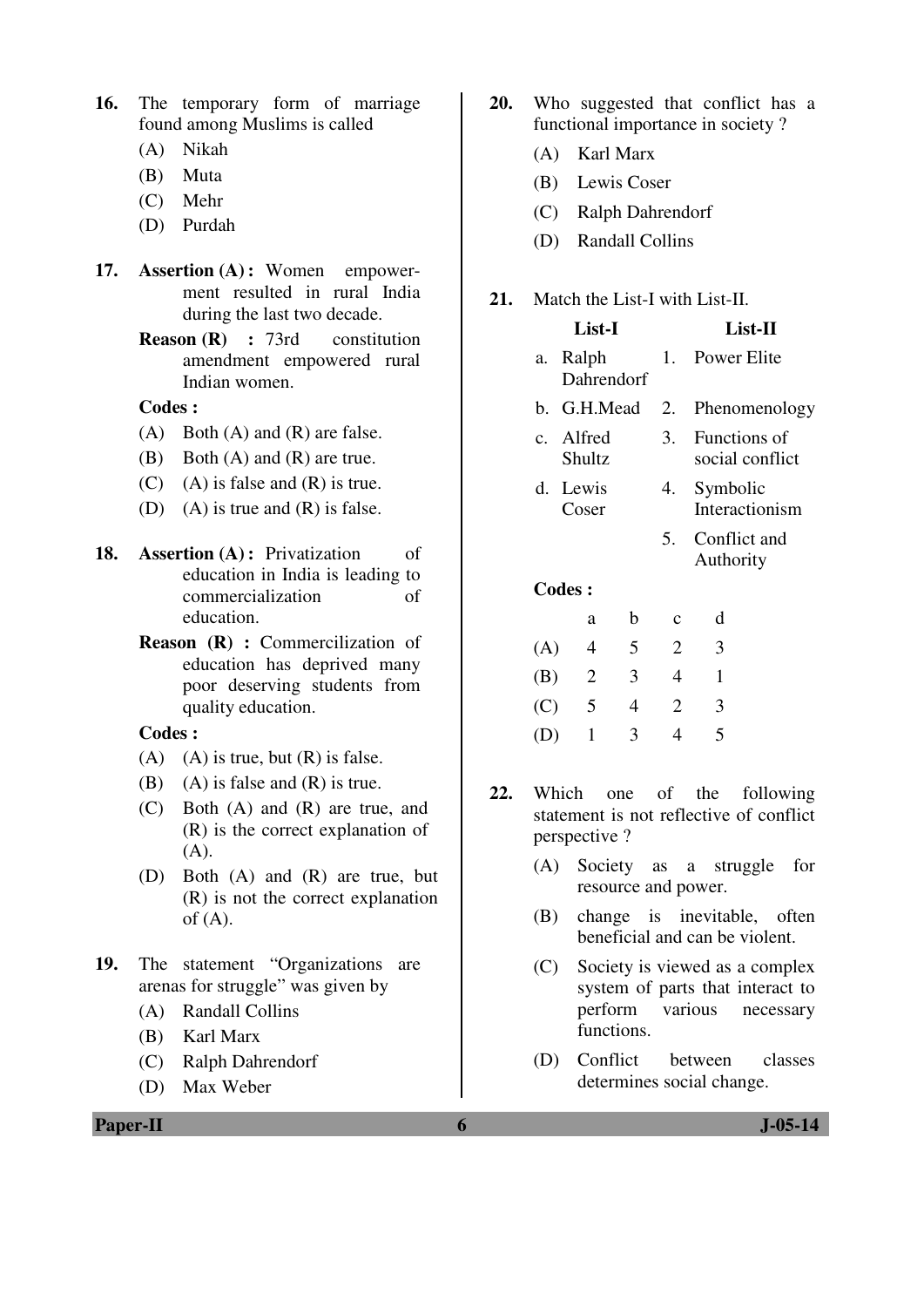| 16. मुस्लिम संप्रदाय में पाया जाने वाला विवाह का |  |  |  |  |
|--------------------------------------------------|--|--|--|--|
| अस्थायी रूप                                      |  |  |  |  |

- $(A)$  निकाह
- $(B)$  मृता
- (C) मेहर
- (D) परदा
- **17. अभिकथन (A) : ग्रा**मीण भारत में पिछले दो दशकों में महिला सशक्तीकरण हुआ है ।
	- **कारण (R) : 73वें संविधान संशोधन ने** ग्रामीण भारत की महिलाओं का सशक्तीकरण किया है ।

कोड :

- $(A)$   $(A)$  तथा  $(R)$  दोनों गलत हैं।
- $(B)$   $(A)$  तथा  $(R)$  दोनों सही हैं ।
- (C)  $(A)$  गलत है तथा  $(R)$  सही है।
- (D)  $(A)$  सही है तथा  $(R)$  गलत है।
- **18. अभिकथन (A) :** भारत में शिक्षा का निजीकरण शिक्षा के व्यवसायीकरण की ओर अग्रसर हो रहा है ।
	- **कारण (R) : शि**क्षा के व्यवसायीकरण ने अनेक गरीब सुपात्र छात्रों को गुणवत्तापूर्ण शिक्षा से वंचित कर दिया है ।

कोड :

- (A)  $(A)$  सही है, परन्तु (R) गलत है।
- $(B)$   $(A)$  गलत है तथा  $(R)$  सही है ।
- $(C)$   $(A)$  तथा  $(R)$  दोनों सही हैं तथा  $(R)$ ,  $(A)$  का सही व्याख्या है।
- $(D)$   $(A)$  तथा  $(R)$  दोनों सही हैं परन्तु  $(R)$ ,  $(A)$  की सही व्याख्या नहीं हैं ।
- 19. "संगठन संघर्ष के अखाड़े हैं" यह किसका कथन है  $\gamma$ 
	- $(A)$  रैंडाल कोलिंस
	- $(B)$  कार्ल मार्क्स
	- (C) राल्फ डहरेंडॉर्फ
	- (D) मैक्स वेबर
- 20. यह सझाव किसका है कि संघर्ष का समाज में प्रकार्यात्मक महत्त्व है ?
	- $(A)$  कार्ल मार्क्स
	- (B) लेविस कोजर
	- (C) राल्फ डहरेंडॉर्फ
	- (D) रैंडाल कोलिस

## **21.** सूची – I को सूची– II से सुमेलित कीजिए:

|     |       |          | सूची – I               |                 |    |                |                                      | सूची – II                        |                                           |
|-----|-------|----------|------------------------|-----------------|----|----------------|--------------------------------------|----------------------------------|-------------------------------------------|
|     |       |          | a. राल्फ<br>डहरेंडॉर्फ |                 |    |                |                                      | 1. शक्ति अभिजन                   |                                           |
|     |       |          |                        |                 |    |                |                                      | b. जी.एच. मीड 2.  परिघटनाविज्ञान |                                           |
|     |       |          | c. अल्फ्रेड<br>शुल्टज  |                 |    |                | कार्य                                | 3. सामाजिक संघर्ष के             |                                           |
|     |       | d. लेविस | कोजर                   |                 | 4. |                | प्रतीकात्मक                          | अंतर्व्यवहारवाद                  |                                           |
|     |       |          |                        |                 |    |                |                                      | 5. संघर्ष तथा सत्ता              |                                           |
|     | कोड : |          |                        |                 |    |                |                                      |                                  |                                           |
|     |       |          | a                      | $\mathbf b$     |    | $\mathbf{C}$   | $\mathbf d$                          |                                  |                                           |
|     | (A)   |          | $\overline{4}$         | $5\overline{)}$ |    | $\overline{2}$ | $\overline{\mathbf{3}}$              |                                  |                                           |
|     |       |          | $(B)$ 2 3              |                 |    | $\overline{4}$ | $\overline{1}$                       |                                  |                                           |
|     |       |          | (C) 5                  | $\overline{4}$  |    | $\overline{2}$ | $\overline{\mathbf{3}}$              |                                  |                                           |
|     | (D)   |          | $\overline{1}$         | 3               |    | $\overline{4}$ | 5                                    |                                  |                                           |
| 22. |       |          |                        |                 |    |                | परिदृश्य' को प्रतिबिंबित नहीं करता ? |                                  | निम्नलिखित में से कौन सा कथन 'संघर्ष      |
|     |       |          | रूप में समाज ।         |                 |    |                |                                      |                                  | (A) संसाधनों तथा शक्ति/सत्ता के संघर्ष के |

- (B) परिवर्तन अपरिहार्य है, बहुधा लाभकारी होता है तथा हिंसक हो सकता है ।
- $(C)$  समाज को अंगों की जटिल प्रणाली के रूप में देखा जाता जो विभिन्न आवश्यक कार्यों के निष्पादन के लिए परस्पर क्रिया करते हैं ।
- $(D)$  वर्गों के बीच संघर्ष सामाजिक परिवर्तन का निर्धारण करता है $\perp$

**J-05-14 7 Paper-II**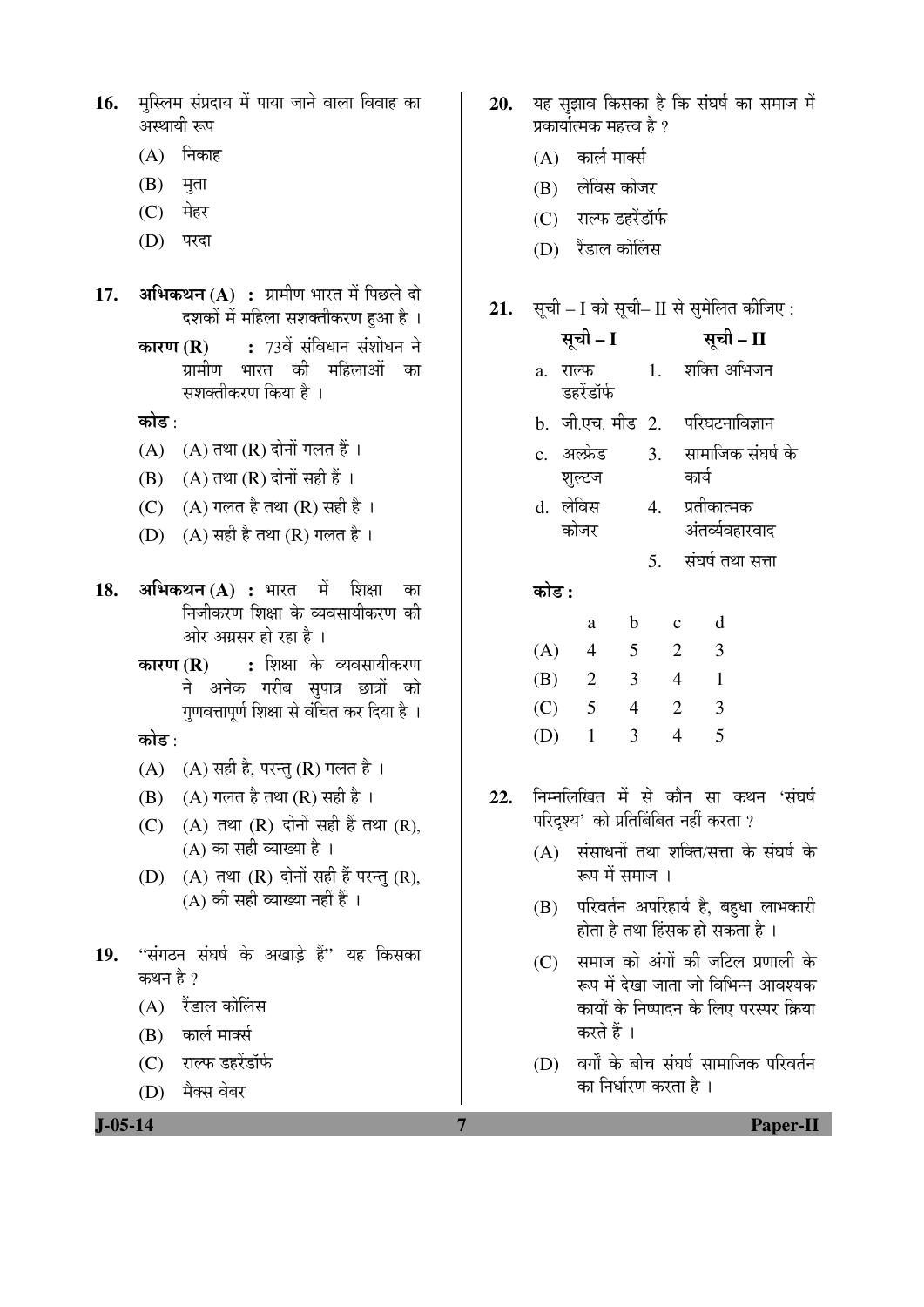**23.** Match the items in the List-I with the items in the List-II and select the correct answer from the codes given below :

|    | $List-I$                         |      | $List-II$                                    |
|----|----------------------------------|------|----------------------------------------------|
|    | $a.$ J.W.B.<br>Douglous          | i.   | The Home and<br>the School                   |
| h. | D.H.<br><b>Hargreaves</b>        | ii.  | Social relations<br>in a secondary<br>school |
|    | c. S. Bowles<br>and H.<br>Gintis | iii. | Schooling in<br>capitalist<br>America        |
|    | d. Ivan Illich                   |      | iv. Deschooling<br>society                   |
|    |                                  |      |                                              |

## **Codes :**

| a                  | b c d |  |
|--------------------|-------|--|
| $(A)$ i ii iii iv  |       |  |
| $(B)$ iv iii ii i  |       |  |
| $(C)$ ii ii iii iv |       |  |
| $(D)$ iii iv i ii  |       |  |

- **24.** Which theory advocates the view that the domain of sociology is the 'common sense world of everyday life' ?
	- (A) Functionalism
	- (B) Structuralism
	- (C) Phenomenology
	- (D) Exchange theory
- **25.** Which one of the following is not an element of symbolic interactionism ?
	- (A) The self
	- (B) The Ego
	- (C) Symbols
	- (D) Role Taking
- **26. Assertion (A) :** Sense of alienation is increasing among Dalits.
	- **Reason (R) :** Atrocities have increased in recent years on Dalits.

 Choose the correct answer from the given codes :

### **Codes :**

- (A) (A) is true and  $(R)$  is false.
- (B) (A) is false and  $(R)$  is true.
- (C) Both (A) and (R) are false.
- (D) Both (A) and (R) are true.
- **27.** Match List-I with List-II and select the correct answer from the codes given below :

|     | List-I                          |             | List-II      |                        |       |  |
|-----|---------------------------------|-------------|--------------|------------------------|-------|--|
|     | a. G. Homans i. The small group |             |              |                        |       |  |
|     | b. Cart Wright ii. Collective   |             |              | behaviour              |       |  |
|     | c. M.S.<br>Olmsted              |             |              | iii. Group<br>Dynamics |       |  |
|     | d. R.H. Turner iv. The          |             |              |                        | Human |  |
|     |                                 |             |              | group                  |       |  |
|     | <b>Codes:</b>                   |             |              |                        |       |  |
|     | a                               | b           | $\mathbf{C}$ | d                      |       |  |
| (A) |                                 | iii iv ii i |              |                        |       |  |
|     | $(B)$ ii i                      |             | iv           | iii                    |       |  |
| (C) | $\mathbf{i}$                    | ii          | iii          | iv                     |       |  |
|     |                                 |             |              |                        |       |  |

**28.** Rewards and punishment associated with role expectations are called

 $(D)$  iv iii i ii

- (A) Mores
- (B) Sanctions
- (C) Norms
- (D) Values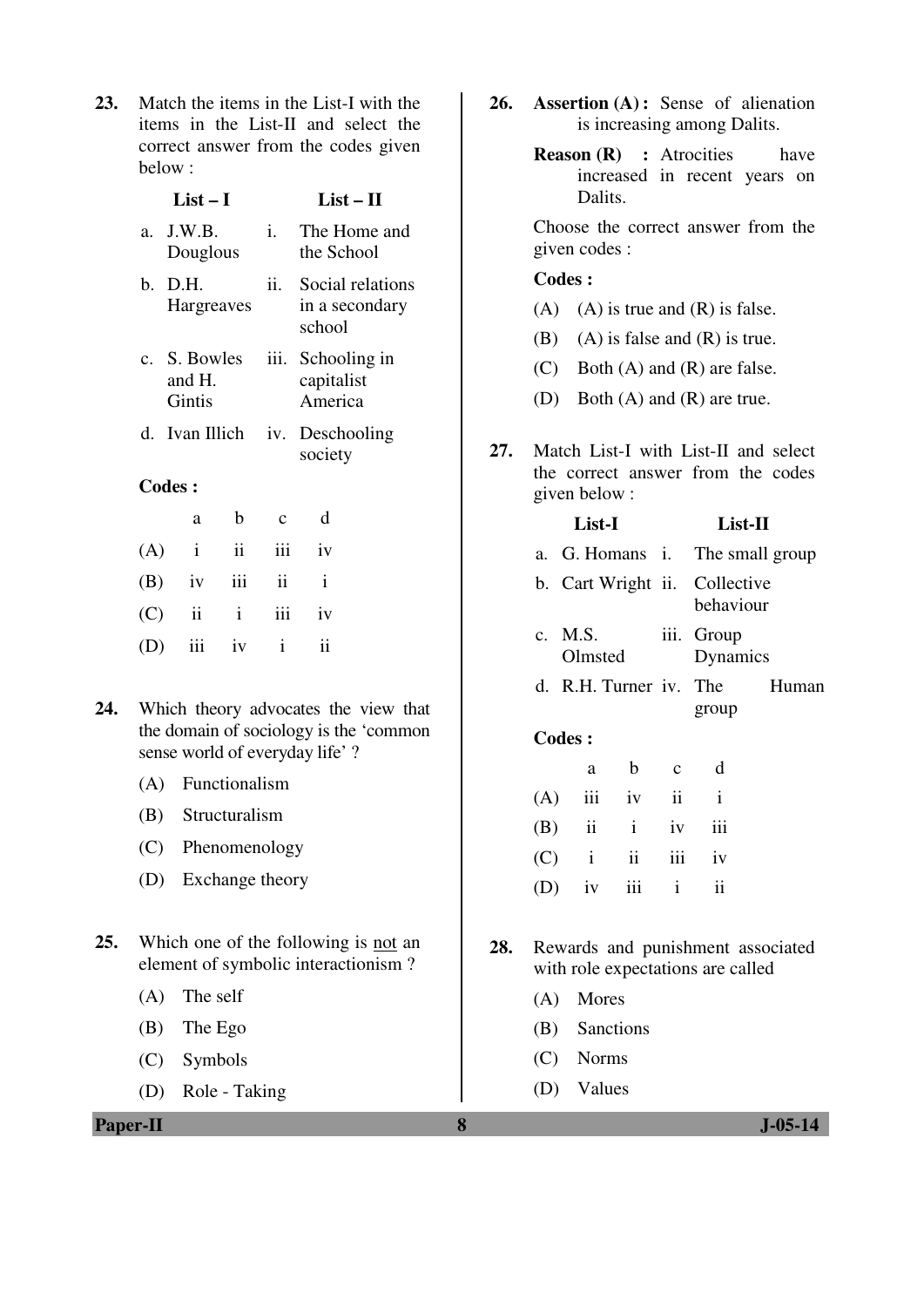**23.** सूची – I की मदों को सूची– II की मदों के<br>साथ सुमेलित कीजिए तथा नीचे दिए गए कोड 

|               | स सहा उत्तर चुनिए :                                                      | <b>कारण (R) :</b> दलितों पर हाल के वर्षों में                                            |
|---------------|--------------------------------------------------------------------------|------------------------------------------------------------------------------------------|
|               | सूची – I<br>सूची – II                                                    | अत्याचार बढ़ा है ।                                                                       |
|               | a. जे.डब्लू.बी. i. दि होम एण्ड दि स्कूल<br>डुग्लास                       | दिए गए कोड से सही उत्तर का चयन कीजिए ।                                                   |
|               | b. डी.एच.<br>ii.   सोशल रिलेशंस इन ए<br>हार्प्रीव्ज<br>सेकंडरी स्कूल     | कोड :<br>$(A)$ $(A)$ सही है तथा $(R)$ गलत है ।<br>$(A)$ गलत है तथा $(R)$ सही है ।<br>(B) |
|               | c. एस.बोल्स iii. स्कूलिंग इन<br>कैपिटलिस्ट अमेरिका<br>तथा एच.            | (C) (A) तथा (R) दोनों गलत हैं ।                                                          |
|               | गिंटिस                                                                   | (D) (A) तथा (R) दोनों सही हैं ।                                                          |
|               | d. इवान इलिच iv. डिस्कूलिंग सोसाइटी                                      |                                                                                          |
|               | कोड :<br>d<br>$\mathbf b$<br>$\mathbf c$<br>a                            | सूची – I को सूची – II से सुमेलित कीजिए<br>27.<br>तथा नीचे दिए गए कोड से सही उत्तर चुनिए: |
|               | $\mathbf{ii}$<br>iii<br>(A)<br>$\mathbf{i}$<br>iv                        | सूची – I<br>सूची – II                                                                    |
|               | iii<br>$\overline{\mathbf{u}}$<br>(B)<br>$\mathbf{i}$<br>iv              | a. जी. होमांस 1. दिस्मॉल ग्रुप                                                           |
|               | $\mathbf{ii}$<br>$\,$ i $\,$<br>iii<br>(C)<br>iv                         | ii. कलेक्टिव बिहेवियर<br>b.  कार्ट राइट                                                  |
|               | iii<br>(D)<br>$\mathbf{i}$<br>$\ddot{\rm n}$<br>iv                       | iii.  ग्रुप डायनेमिक्स<br>c. एम.एस.<br>ओम्स्टेड                                          |
| 24.           | इस दृष्टिकोण की वकालत किसने की है कि                                     | d. आर.एच. टर्नर iv. दि ह्यूमैन ग्रुप्स                                                   |
|               | समाजशास्त्र का अध्ययन क्षेत्र 'दैनिक जीवन की<br>सहजबुद्धि है' ?          | कोड :                                                                                    |
|               | प्रकार्यात्मकतावाद<br>(A)                                                | d<br>$\mathbf b$<br>$\mathbf{C}$<br>a                                                    |
|               | (B)<br>संरचनात्मकतावाद                                                   | ii<br>iii<br>$\mathbf{i}$<br>(A)<br>iv                                                   |
|               | परिघटनाविज्ञान<br>(C)                                                    | iii<br>(B)<br>$\overline{\mathbf{u}}$<br>$\mathbf{i}$<br>iv                              |
|               | विनिमय सिद्धांत<br>(D)                                                   | ii<br>iii<br>(C)<br>$\mathbf{i}$<br>iv                                                   |
|               |                                                                          | (D)<br>$iv$ $iii$ $i$<br>$\overline{\mathbf{u}}$                                         |
| 25.           | निम्नलिखित में से कौन अन्योन्यक्रियावाद का<br>एक तत्त्व <u>नहीं</u> है ? | भूमिका प्रत्याशा से संबंधित पुरस्कार तथा दण्ड<br>28.<br>को क्या कहते हैं ?               |
|               | स्व (दि सेल्फ)<br>(A)                                                    | अभिप्रेरित करना<br>(A)                                                                   |
|               | अहम् (दि इगो)<br>(B)                                                     | दण्डोपाय<br>(B)                                                                          |
|               | (C) प्रतीक (सिंबल्स)                                                     | $(C)$ प्रतिमान                                                                           |
|               | (D) भूमिका-स्वीकरण (रोल टेकिंग)                                          | मूल्य<br>(D)                                                                             |
| $J - 05 - 14$ |                                                                          | 9<br><b>Paper-II</b>                                                                     |

26. अभिकथन $(A)$  : दलितों में अलगाव का

भाव बढ़ रहा है ।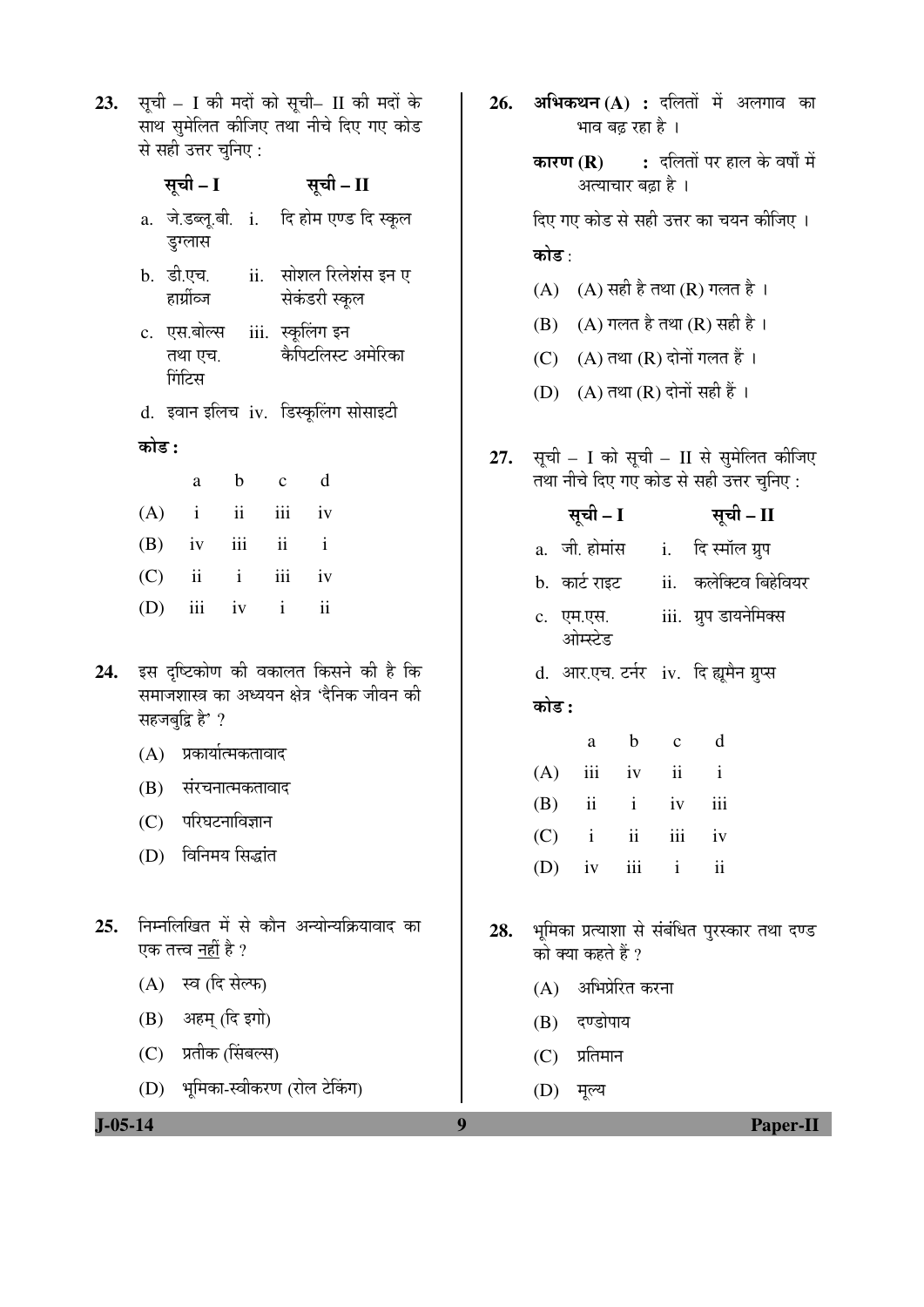**29.** Match items in List-I with items in List-II and select the correct code from codes given below :

|     | List-I        | List-II             |                         |                                         |
|-----|---------------|---------------------|-------------------------|-----------------------------------------|
|     |               |                     |                         | a. Primary group <i>i.</i> Summer, W.G. |
|     | group         |                     |                         | b. Reference ii. Bierstedt,<br>Robert   |
|     | Out-groups    |                     |                         | c. In-groups and iii. Hyman, R          |
|     | group         |                     |                         | d. Organised iv. Charles Cooley         |
|     | <b>Codes:</b> |                     |                         |                                         |
|     | a             | $\mathbf{b}$        | $\mathbf{c}$            | d                                       |
| (A) | $\mathbf{i}$  | $\ddot{\mathbf{i}}$ | iii                     | iv                                      |
|     | $(B)$ ii      | $\,\mathrm{i}$      | iv                      | iii                                     |
| (C) | iii           | iv                  | $\overline{\mathbf{u}}$ | $\mathbf{i}$                            |
|     | iv            | iii                 | $\mathbf{i}$            | $\ddot{\mathbf{i}}$                     |
|     |               |                     |                         |                                         |

Cooley

- **30.** Which one of the following is not an example of social action ?
	- (A) Two persons exchanging blows after a collision of their bicycles.
	- (B) Two cyclists expressing regrets to each other after their bicycles collide.
	- (C) Two cyclists going their respective ways without taking note of each other.
	- (D) Two cyclists coming from opposite directions trying to give way to each other.
- **31.** "An Outline of Social Psychology" is written by
	- (A) C.H. Cooley
	- (B) Sigmund Freud
	- (C) Muzafer Sherif
	- (D) G.H. Mead
- **32.** The idea of 'culture of poverty' was introduced by whom ?
	- (A) Oscar Lewis
	- (B) Abel Smith
	- (C) Somuel Mencher
	- (D) Peter Townsend
- **33.** Match the items in List-I with the items in List-II and choose the correct answer from the codes given below :

|                | List-I                           |                     |              | List-II      |                      |  |
|----------------|----------------------------------|---------------------|--------------|--------------|----------------------|--|
| a.             | Culture                          | is                  | man          | i.           | E.B.                 |  |
|                | made                             | part                | of           |              | Taylor               |  |
|                | environment.                     |                     |              |              |                      |  |
| b.             | Culture                          | is                  | that         | ii.          | Herkovits,           |  |
|                | complex                          |                     | whole        |              | M.J.                 |  |
|                | which                            |                     | includes     |              |                      |  |
|                | knowledge, belief,               |                     |              |              |                      |  |
|                | art, morals,                     |                     | law          |              |                      |  |
|                | customs and other                |                     |              |              |                      |  |
|                | capabilities                     |                     | and          |              |                      |  |
|                | habits acquired by               |                     |              |              |                      |  |
|                | man as a member                  |                     |              |              |                      |  |
|                | of society.                      |                     |              |              |                      |  |
| $\mathbf{c}$ . | The culture of a                 |                     |              |              | iii. Ralph<br>Linton |  |
|                | society is the way<br>of life of |                     | its          |              |                      |  |
|                | members                          | $\ddots$            | the          |              |                      |  |
|                | collection of ideas              |                     |              |              |                      |  |
|                | and habits which                 |                     |              |              |                      |  |
|                | they learn, share                |                     |              |              |                      |  |
|                | and transmit from                |                     |              |              |                      |  |
|                | generation                       |                     | to           |              |                      |  |
|                | generation.                      |                     |              |              |                      |  |
| d.             | Culture is a 'design             |                     |              | iv. C.       |                      |  |
|                | for living' held by              |                     |              |              | Kluckhohn            |  |
|                | members                          | of                  | a            |              |                      |  |
|                | particular society.              |                     |              |              |                      |  |
|                | <b>Codes:</b>                    |                     |              |              |                      |  |
|                | a                                | b                   | $\mathbf{C}$ | d            |                      |  |
| (A)            | ii                               | $\mathbf{i}$        | iii          | iv           |                      |  |
| (B)            | $\mathbf{i}$                     | iii                 | iv           | ii           |                      |  |
| (C)            | iii                              | $\ddot{\mathbf{i}}$ | $\mathbf{i}$ | iv           |                      |  |
| (D)            | iv                               | iii                 | ii           | $\mathbf{i}$ |                      |  |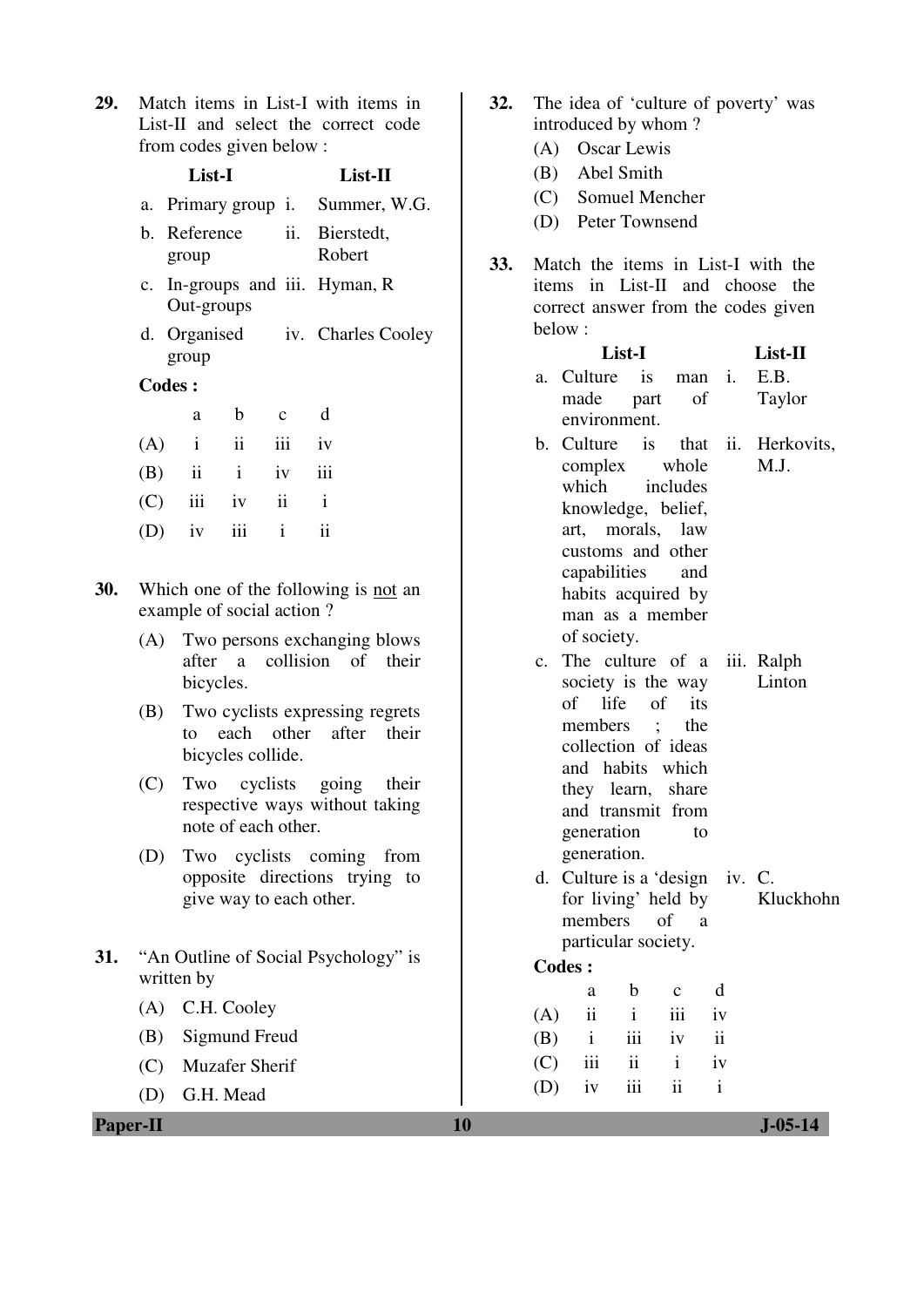29. सूची - I की मदों को सूची- II की मदों से सुमेलित कीजिए तथा नीचे दिए गए कोड से सही उत्तर चुनिए:

|       | सूची – I       |                   | सूची – II                                   |
|-------|----------------|-------------------|---------------------------------------------|
|       |                |                   | a. प्राथमिक समूह     i.    सुमेर, डब्लू.जी. |
|       | b. संदर्भ समूह |                   | ii.     ब्रियर्सटेड, रोबर्ट                 |
|       |                |                   | c. आंतरिक समूह iii. हाइमन, आर               |
|       | तथा बाह्य समूह |                   | d. संगठित समूह (iv.) चार्ल्स कूले           |
| कोड : |                |                   |                                             |
|       |                | a b c d           |                                             |
|       |                | $(A)$ i ii iii iv |                                             |
|       |                | $(B)$ ii i iv iii |                                             |
|       |                | $(C)$ iii iv ii i |                                             |
|       |                | $(D)$ iv iii i ii |                                             |
|       |                |                   | निम्नलिखित में से कौन सा सामाजिक क्रिया व   |

- 30. का उदाहरण <u>नहीं</u> है ?
	- (A) बाइ-साइकलों के आपस में टकराने के पश्चात दो व्यक्ति आपस में लड़ पड़ते हैं ।
	- (B) बाइ-साइकलों के आपस में टकराने के पश्चात दो व्यक्ति आपस में खेद प्रकट कर रहे हैं ।
	- (C) दो साइकलिस्ट एक दूसरे की ओर ध्यान दिए बिना अपने-अपने मार्ग पर बढ़ रहे हैं।
	- (D) दो साइकलिस्ट प्रतिकृल दिशा से आ रहे हैं और वे एक दुसरे को मार्ग देने का प्रयास करते हैं ।
- $31.$ ''एन आउटलाइन ऑफ सोशल साइकोलोजी'' का लेखक हैं
	- (A) सी.एच. कूले
	- $(B)$  सिग्मंड फ्रायड
	- (C) मुजफ्फर शरीफ
	- (D) जी.एच. मीड
- 'निर्धनता की संस्कृति' का विचार किस द्वारा  $32.$ प्रस्तुत किया गया ?
	- (A) ऑस्कर लेविस
	- (B) अबेल स्मिथ
	- (C) सेम्युल मेंचर
	- (D) पीटर टाउनसेंड
- सूची I को सूची II से सुमेलित कीजिए 33. और प्रदत्त कूट से सही उत्तर का चयन कीजिए :
	- सूची I सूची – II a. संस्कृति पर्यावरण का i. ई.बी. टेयलर मानव निर्मित अंश है ।
	- b. संस्कृति वह जटिल ii. हारकोविटस, समग्र है जिसमें ज्ञान, एम.जे. विश्वास, कला, नैतिकता, विधि, रूढ़ि आदि सभी योग्यताएँ एवं आदतें सम्मिलित हैं जिन्हें समाज में रहता हुआ सदस्य अर्जित करता है ।
	- c. किसी समाज की iii. राल्फ लिंटन संस्कृति उसके सदस्यों की जीवन शैली है । विचारों-आदतों का संग्रह जिन्हें पीढ़ी दर पीढ़ी वह सीखते हैं. एक दसरे में बाँटते हैं और दूसरों तक संचार करते हैं । 'जीवन iv. सी. क्लकहॉन d. संस्कृति डिजाइन' है जिसमें
	- किसी विशेष समाज के सदस्यों का विश्वास है ।

# कोड :

|     | a   | b   | $\mathbf c$ | d  |
|-----|-----|-----|-------------|----|
| (A) | ii  | Ť   | 111         | iv |
| (B) | i   | 111 | iv          | ii |
| (C) | 111 | ii  | Ť           | iv |
| (D) | iv  | 111 | 11          | i. |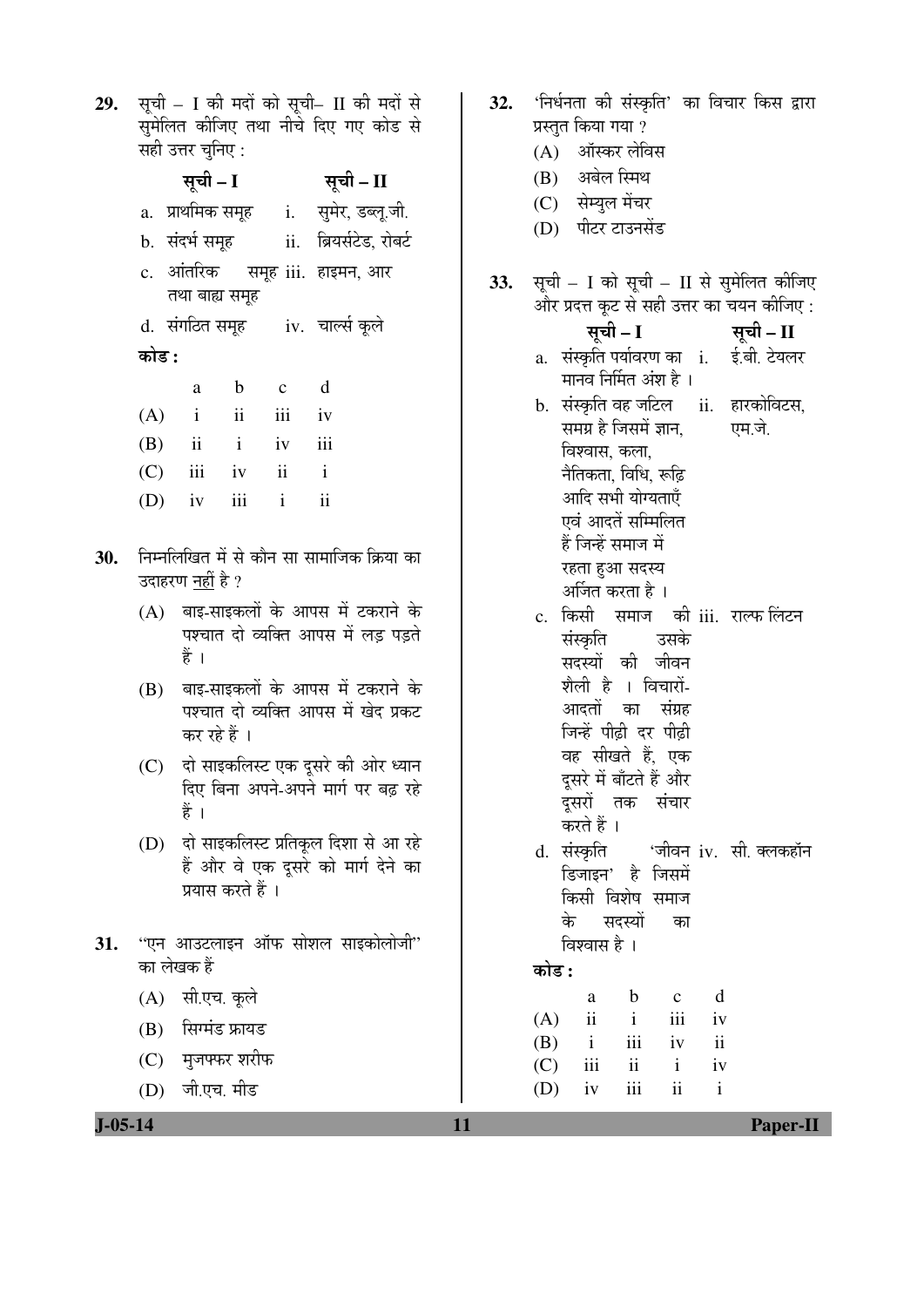- **34.** The theory that views people as "Stage managers" managing impressions presented to the world is
	- (A) Role theory
	- (B) Dramaturgy
	- (C) Looking Glass Self
	- (D) Dialectual theory
- **35.** Which of the following does NOT characterize Herbert Blumer's theory of symbolic interactionism ?
	- (A) The essence of society is found in actors and action.
	- (B) Society is made up of macro structures.
	- (C) Large-scale structures emerge from micro processes.
	- (D) Collective action gives rise to joint action.
- **36.** Definite procedures or rules which people are expected to observe are known as
	- (A) Norms
	- (B) Values
	- (C) Institutions
	- (D) Group behaviour
- **37.** Religion, marriage, family, caste are example of
	- (A) social values
	- (B) social institutions
	- (C) social norms
	- (D) social segmental division of society
- **38.** Who is most generally regarded as the founder of symbolic interactionism ?
	- (A) Herbert Blumer
	- (B) George Herbert Mead
	- (C) Max Weber
	- (D) Anthony Giddens

**Paper-II 12 J-05-14** 

- **39.** Which is not a form of social stratification ?
	- (A) Religion
	- (B) Class
	- (C) Caste
	- (D) Gender
- **40.** Match the items in the List-I with the items in the List-II and select the correct answer from the codes given below :

### **List-I List-II**

- a. Dependence and exploitation in work and marriage i. D.L. Banker and S. Allen
- b. The future of ii. J. Bernard marriage
- c. The death of iii. D. Cooper the family
- d. The and marriage in Britain family iv. R. Fletcher

#### **Codes :**

| a |                   | b c d |  |
|---|-------------------|-------|--|
|   | $(A)$ i ii iii iv |       |  |
|   | $(B)$ iv iii ii i |       |  |
|   | $(C)$ ii i iv iii |       |  |
|   | $(D)$ iii iv i ii |       |  |

- **41.** The maintenance provided by the husband to the divorced wife is called
	- (A) Dower
	- (B) Mehr
	- (C) Alimony
	- (D) Bride price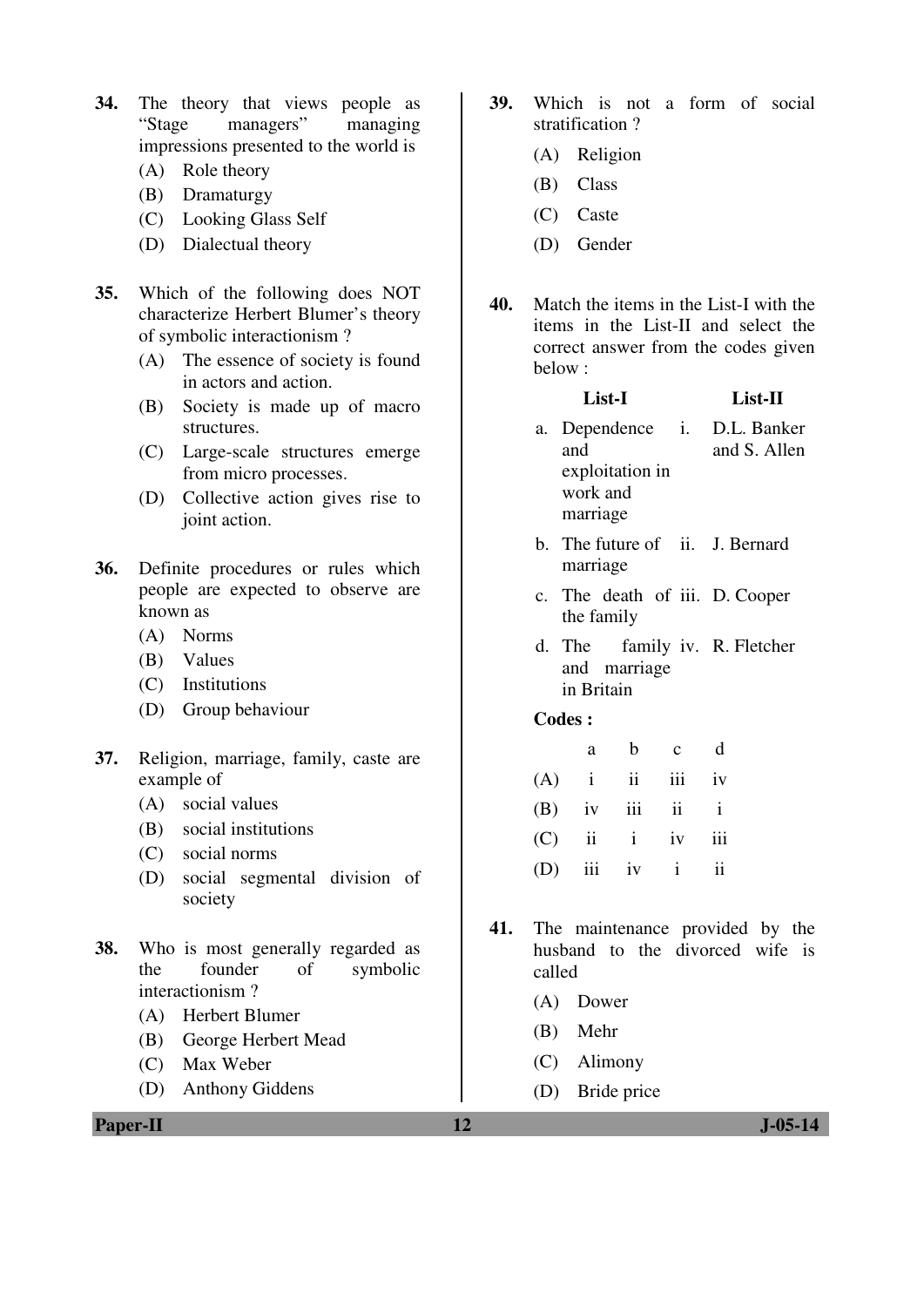- 34. वह सिद्धान्त जो लोगों को 'स्टेज प्रबन्धकों' के रूप में देखते हैं कि वे विश्व के समक्ष प्रस्तत किये जाने वाले प्रभावों का प्रबन्धन करते हैं. इस सिद्धान्त को कहते हैं
	- $(A)$  भमिका सिद्धान्त
	- (B) नाट्यकला
	- (C) स्व: दर्पण (लुकिंग ग्लास सेल्फ)
	- (D) द्वन्द्वात्मक सिद्धान्त
- 35. निम्नलिखित में से कौन सी हर्बट ब्लुमर के प्रतीकात्मक अन्योन्यवाद सिद्धान्त का लक्षण नहीं है  $\gamma$ 
	- $(A)$  समाज का सार अभिनेताओं और क्रियाओं में प्राप्य है ।
	- (B) समाज बृहत् संरचना से निर्मित है।
	- (C) सक्ष्म प्रक्रियाओं से दीर्घ-स्तर की संरचनाओं की उपज होती है ।
	- (D) सामूहिक क्रिया से संयुक्त क्रिया उत्पन्न होती है $\perp$
- 36. वे प्रक्रिया अथवा नियम जिनका लोगों द्वारा पालन अपेक्षित है. उन्हें कहा जाता हैं
	- $(A)$  प्रतिमान
	- $(B)$  मूल्य
	- (C) संस्थाएँ
	- (D) समह व्यवहार
- 37. धर्म. विवाह. परिवार. जाति आदि उदाहरण हैं
	- $(A)$  सामाजिक मुल्यों के
	- (B) सामाजिक संस्थाओं के
	- (C) सामाजिक मानकों के
	- (D) समाज के सामाजिक खण्डीय खण्ड के
- 38. प्रतीकात्मक अन्योन्यवाद का सामान्यतया किसे संस्थापक माना जाता है ?
	- (A) हर्बट ब्लूमर
	- (B) जॉर्ज हर्बट मीड
	- (C) मैक्स वेबर
	- (D) एंथॉनी गिडन्स
- 39. निम्नलिखित में से कौन सा सामाजिक स्तरीकरण का रूप नहीं है ?
	- $(A)$  धर्म
	- $(B)$  श्रेणी
	- $(C)$  जाति
	- $(D)$  लिंग
- 40. सूची I को सूची II से सुमेलित कीजिए और प्रदत्त कूट से सही उत्तर का चयन कीजिए :
	- सूची I सूची II a. डिपेंडेंस एण्ड एक्सप्लायटेशन इन वर्क एण्ड मैरिज i. डी.एल. बैंकर और एस.एलन.
	- b. द फ्यूचर ऑफ**ं**ii. जे. बरनार्ड मैरिज
	- c. द डैथ ऑफ द iii. डी. कूपर फैमिली
	- d. द फैमिली एण्ड iv. आर. फ्लैचर मैरिज इन ब्रिटेन

### Ûæú™ü **:**

| a |                   | b c d |  |
|---|-------------------|-------|--|
|   | $(A)$ i ii iii iv |       |  |
|   | $(B)$ iv iii ii i |       |  |
|   | $(C)$ ii i iv iii |       |  |
|   | $(D)$ iii iv i ii |       |  |

- 41. पति द्वारा तलाकशुदा पत्नी को दिये जाने वाले अनुरक्षण भत्ते को क्या कहते हैं ?
	- $(A)$  डोवर
	- $(B)$  मेहर
	- $(C)$  निर्वाहिका
	- (D) दुल्हन की कीमत

**J-05-14 13 Paper-II**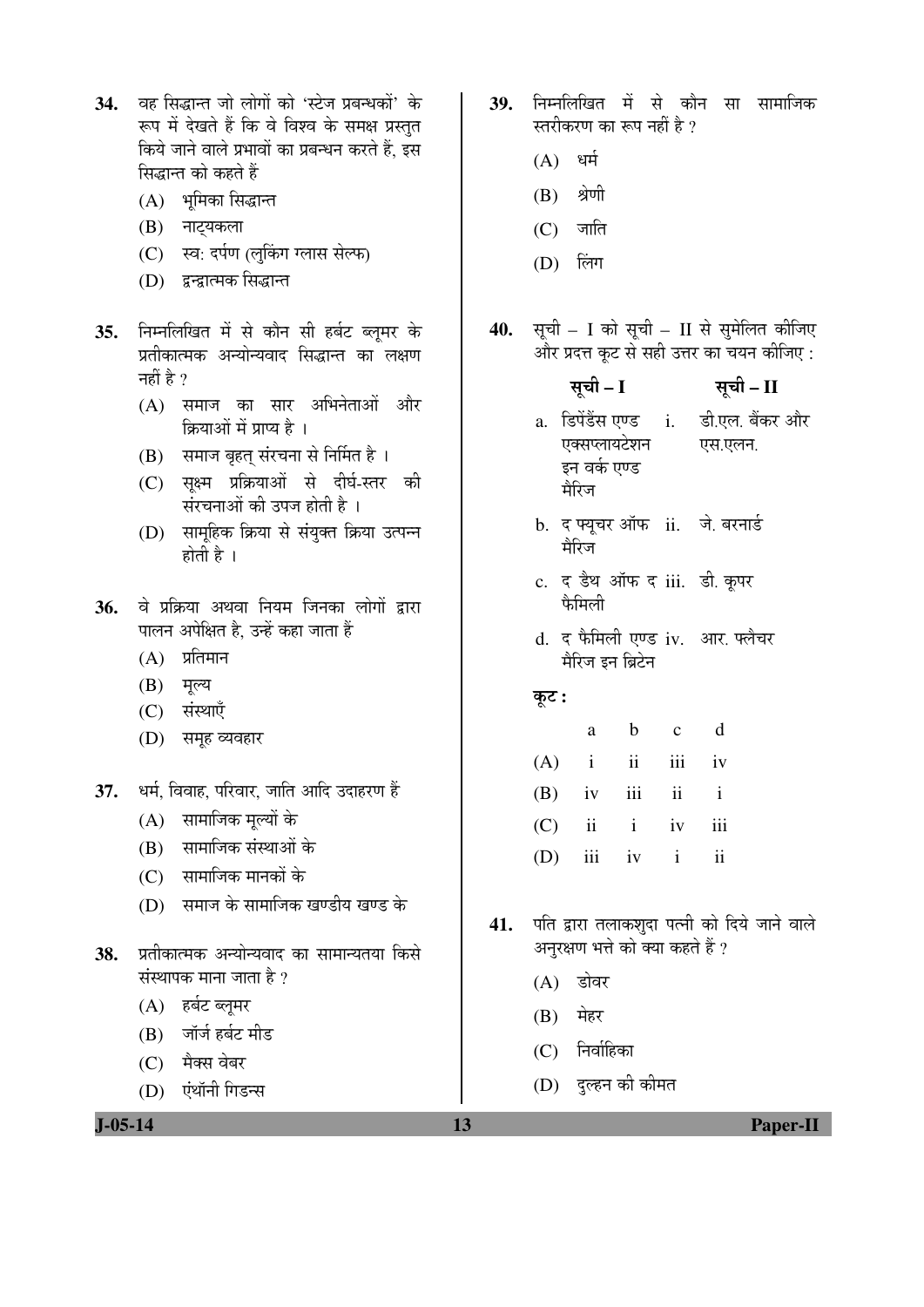- **42.** Which of the following is not true in the context of culture ?
	- (A) Culture is cultivated.
	- (B) Culture and Civilization are two faces of the same coin.
	- (C) Culture refers to non-material while civilization to material aspects.
	- (D) Culture is what we have while the civilization is what we are.
- **43.** Who among the following criticized Marxian theory as "a monocausal explanation for a multicausal world" ?
	- (A) Max Weber
	- (B) Ralf Dahrendorf
	- (C) Randall Collins
	- (D) Lewis Coser
- **44.** Karl Marx did not mention class conflict between
	- (A) The Haves and Havenots
	- (B) The Rich and the Poor
	- (C) The Bourgeois and the Proletariat
	- (D) The capitalists and the working class
- **45.** Which one of the following is not an agency of socialization ?
	- (A) Family
	- (B) School
	- (C) Peer Group
	- (D) Media

**46.** Match items in List-I with items in List-II and choose the correct answer from the codes given below  $\cdot$ 

| $\frac{1}{2}$ and $\frac{1}{2}$ could give the below. |               |                         |                    |               |                |                 |
|-------------------------------------------------------|---------------|-------------------------|--------------------|---------------|----------------|-----------------|
|                                                       |               |                         | List-I             |               |                | $List-II$       |
|                                                       |               |                         | a. Evolutionary    |               | $\mathbf{i}$ . | Kingsley        |
|                                                       |               | Theory                  |                    |               |                | Davis           |
|                                                       |               |                         | b. Cyclical Theory |               | ii.            | Auguste         |
|                                                       |               |                         |                    |               |                | Comte           |
|                                                       |               | c. Conflict Theory      |                    |               |                | iii. A. Sorokin |
|                                                       |               | d. Structural           |                    |               |                | iv. Karl Marx   |
|                                                       |               | Functional              |                    |               |                |                 |
|                                                       |               | Approach                |                    |               |                |                 |
|                                                       | <b>Codes:</b> |                         |                    |               |                |                 |
|                                                       |               | a                       | b                  | $\mathbf c$   | d              |                 |
| (A)                                                   |               | $\mathbf{i}$            | $\mathbf{ii}$      | iii           | iv             |                 |
| (B)                                                   |               | $\mathbf{i}$            | iv                 | $\mathbf{ii}$ | $\mathbf{i}$   |                 |
| (C)                                                   |               | $\overline{\mathbf{u}}$ | iii                | 1V            | $\mathbf{i}$   |                 |
| (D)                                                   |               | iv                      | $\mathbf{i}$       | ii            | iii            |                 |
|                                                       |               |                         |                    |               |                |                 |

- **47.** Which one of the following is not an element of community ?
	- (A) Territory
	- (B) We feeling
	- (C) Cultural diversity
	- (D) Self sufficiency
- **48.** Who has propounded that "the primary groups are the nursery of human nature"?
	- (A) Charles H. Cooley
	- (B) George Herbert Mead
	- (C) Ralf Dahrendorf
	- (D) Karl Marx
- **49.** Who has authored the book 'Society in India' ?
	- (A) A.P. Barnabas
	- (B) Andre Beteille
	- (C) Kingsley Davis
	- (D) David G. Mandelbaum
- **50.** Who argues that families are factories which produce human personalities ?
	- (A) M.G. Smith
	- (B) D.H.J. Morgon
	- (C) G.P. Murdock
	- (D) T. Parsons

**Paper-II** J-05-14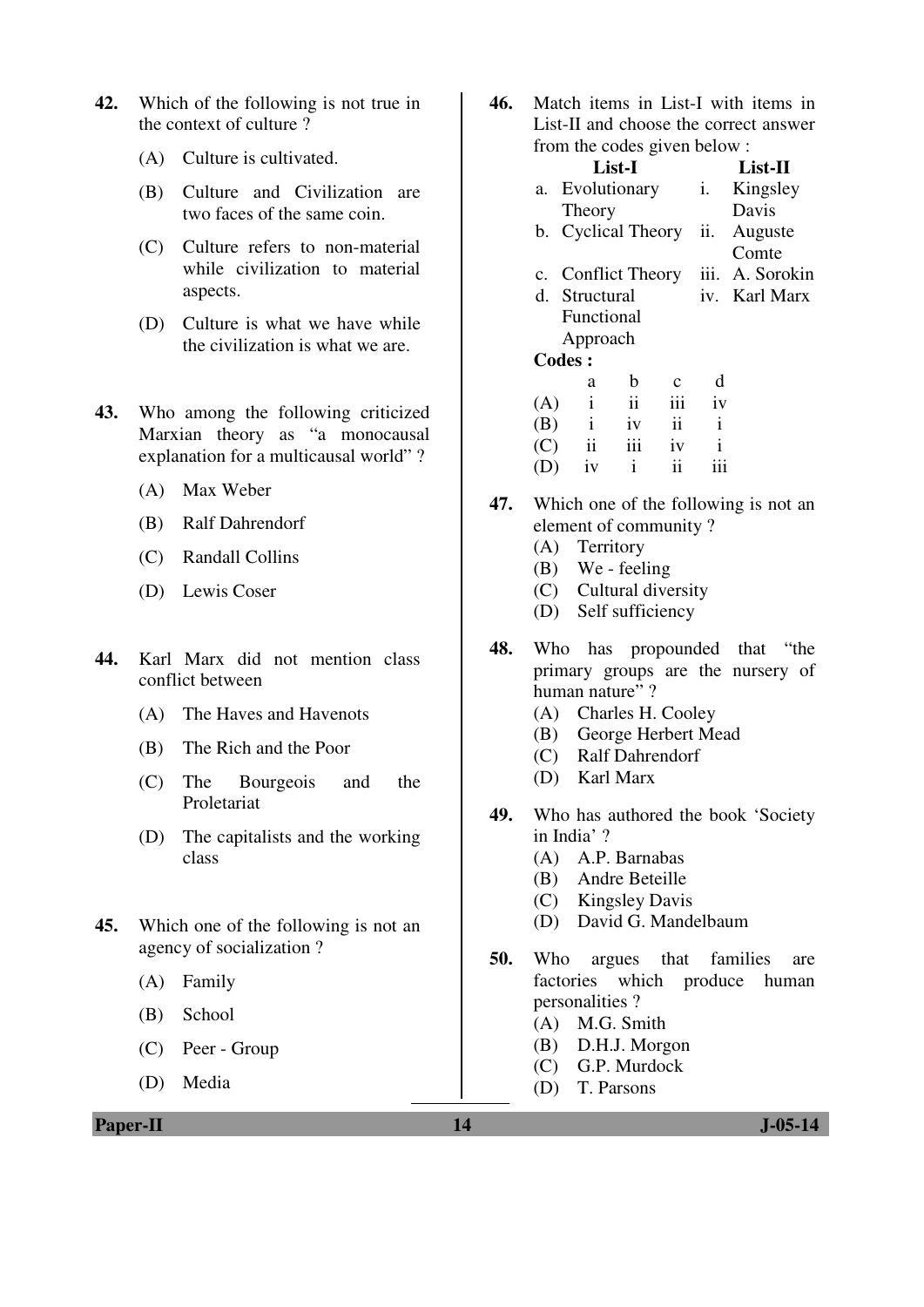- 42. संस्कृति के संदर्भ में निम्नलिखित में से कौन सा कथन सही नहीं है ?
	- $(A)$  संस्कृति का विकास किया जाता है।
	- (B) संस्कृति और सभ्यता एक ही सिक्के के दो पक्ष हैं।
	- (C) संस्कृति गैर-पदार्थक और सभ्यता पदार्थक पक्ष की ओर इंगित करते हैं ।
	- (D) संस्कृति है कि हमारे पास क्या है जबकि सभ्यता है कि हम क्या हैं ।
- 43. निम्नलिखित में से किसने मार्क्स के सिद्धान्त को बहद्देशीय विश्व की एकल कारणीय व्याख्या है. टहरा कर आलोचना की ?
	- $(A)$  मैक्स वेबर
	- (B) राल्फ डेहरनडौर्फ
	- $(C)$  रैंडाल कोलिसं
	- (D) लेविस कोजर
- 44. कार्ल मार्क्स ने के बीच वर्ग संघर्ष का जिक्र नहीं किया ।
	- $(A)$  साधन सम्पन्न और साधन-विपन्न
	- (B) धनी और निर्धन
	- (C) बुर्जुआ और प्रोलेतेरियत
	- (D) पँजीवादी और श्रमिक वर्ग
- 45. निम्नलिखित में से कौन सी सामाजीकरण की एजेंसी नहीं है ?
	- $(A)$  परिवार
	- $(B)$  स्कूल
	- (C) सम-समूह (पियर ग्रुप)
	- (D) मीडिया
- 46. सूची I को सूची II से सुमेलित कीजिए और प्रदत्त कुट से सही उत्तर का चयन कीजिए :
	- ÃÖæ"Öß  **I** ÃÖæ"Öß  **II**
	- a. विकासवादी सिद्धान्त i. किंग्सले डेविस
	- b. चक्रीय सिद्धान्त ii. अगस्त काम्टे
	- c. ÃÖÓ'ÖÂÖÔ ×ÃÖ¨üÖ®ŸÖ iii. ‹. ÃÖÖê¸üÖê×Ûú®Ö
	- d. संरचनात्मक प्रकार्यात्मक उपागम iv. कार्ल मार्क्स

󜅐ݟ **:**

|     | a                   | b            | $\mathbf{c}$    | d   |
|-----|---------------------|--------------|-----------------|-----|
| (A) | $\mathbf{i}$        | ii           | iii             | iv  |
| (B) | $\mathbf{i}$        | iv           | $\overline{11}$ |     |
| (C) | $\ddot{\mathbf{i}}$ | iii          | iv              | i   |
| (D) | iv                  | $\mathbf{i}$ | ii              | iii |

- 47. निम्नलिखित में से कौन सा समुदाय का तत्त्व नहीं है  $\gamma$ 
	- $(A)$  भू-भाग
	- $(B)$  हम हैं की भावना
	- (C) सांस्कृतिक वैविध्य
	- (D) आत्मनिर्भरता
- 48. "प्राथमिक समूह मानवीय प्रकृति की नर्सरी हैं ।" इसका प्रतिपादन किसने किया है ?
	- (A) चार्ल्स एच. कूले
	- (B) जॉर्ज हर्बट मीड
	- (C) राल्फ डहरनडार्फ
	- (D) कार्ल मार्क्स
- 49. 'सोसाइटी इन इंडिया' का लेखक कौन हैं ?
	- $(A)$  ए.पी. बार्नबास
	- (B) आन्द्रे बैतेई
	- (C) किंग्सले डेविस
	- (D) डेविड जी. मैण्डेलबॉम
- 50. यह किसकी युक्ति है कि 'परिवार वे कारखाने हैं जहाँ मानव व्यक्तित्वों का उत्पादन होता है' ?
	- $(A)$  एम.जी. स्मिथ
	- $(B)$  डी.एच.जे. मोर्गन
	- (C) जी.पी. मरडॉक
	- (D) टी. पारसन्स

**J-05-14 15 Paper-II**